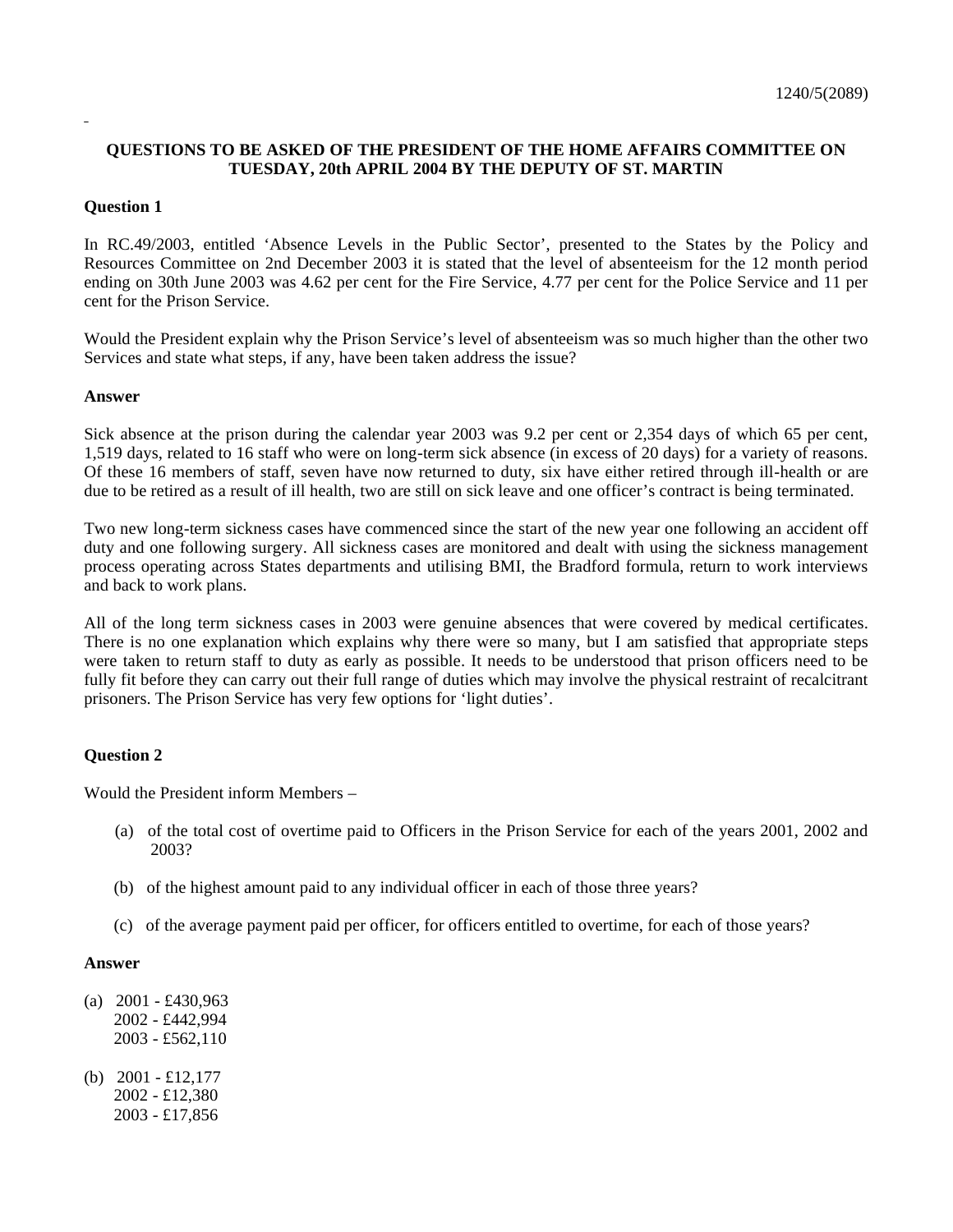(c) 2001 - £5,986 2002 - £5,679 2003 - £7,300.

## **Question 3**

Would the President state what percentage of the annual overtime was paid to -

- (a) compensate for officers on sick leave?
- (b) compensate for establishment shortages?

### **Answer**

- (a) 2001 29 per cent 2002 - 30 per cent 2003 - 24 per cent
- (b) 2001 41 per cent 2002 - 34 per cent 2003 - 45 per cent.

## **Question 4**

Would the President inform members whether any personnel from the Prison Service attended a Control and Constraint Conference in the U.K. in January this year and, if so, would she inform members whether any of those officers attending were on long-term sick leave at the time?

If so, would the President –

- (a) inform members of the cost of that officer's attendance?
- (b) state whether the officer concerned has now returned to full duty?
- (c) state what benefit the officer, the Prison Service and the taxpayer gained from the officer's attendance?

#### **Answer**

Staff from the prison attended a refresher training course and conference about Control and Restraints in the UK in January of this year. One of the staff attending was long-term sick at the time but for the duration of the course/conference he was given permission to attend by his GP. As mentioned in the answer to question 1 prison staff need to be fully fit in order to carry out their full range of duties but this does not prevent them from making a positive contribution to the work of the prison in other ways. The officer in question has been the main Control and Restraints trainer for the prison for over eighteen years and one of the purposes of the UK trip was to discuss arrangements to select his replacement should he be unable to return to duty.

- (a) The cost of flights and hotel accommodation was £219.14.
- (b) In April 2004 the prison was informed that BMI are recommending that he be retired by reason of illhealth. A firm decision on this has not yet been taken.
- (c) The officer was able to make a positive contribution to the ongoing work of the establishment, the prison was able to use the expertise he has developed over the last 18 years to assist in planning the way forward should he be unable to return to duty and the taxpayer has benefited in many ways as a result of